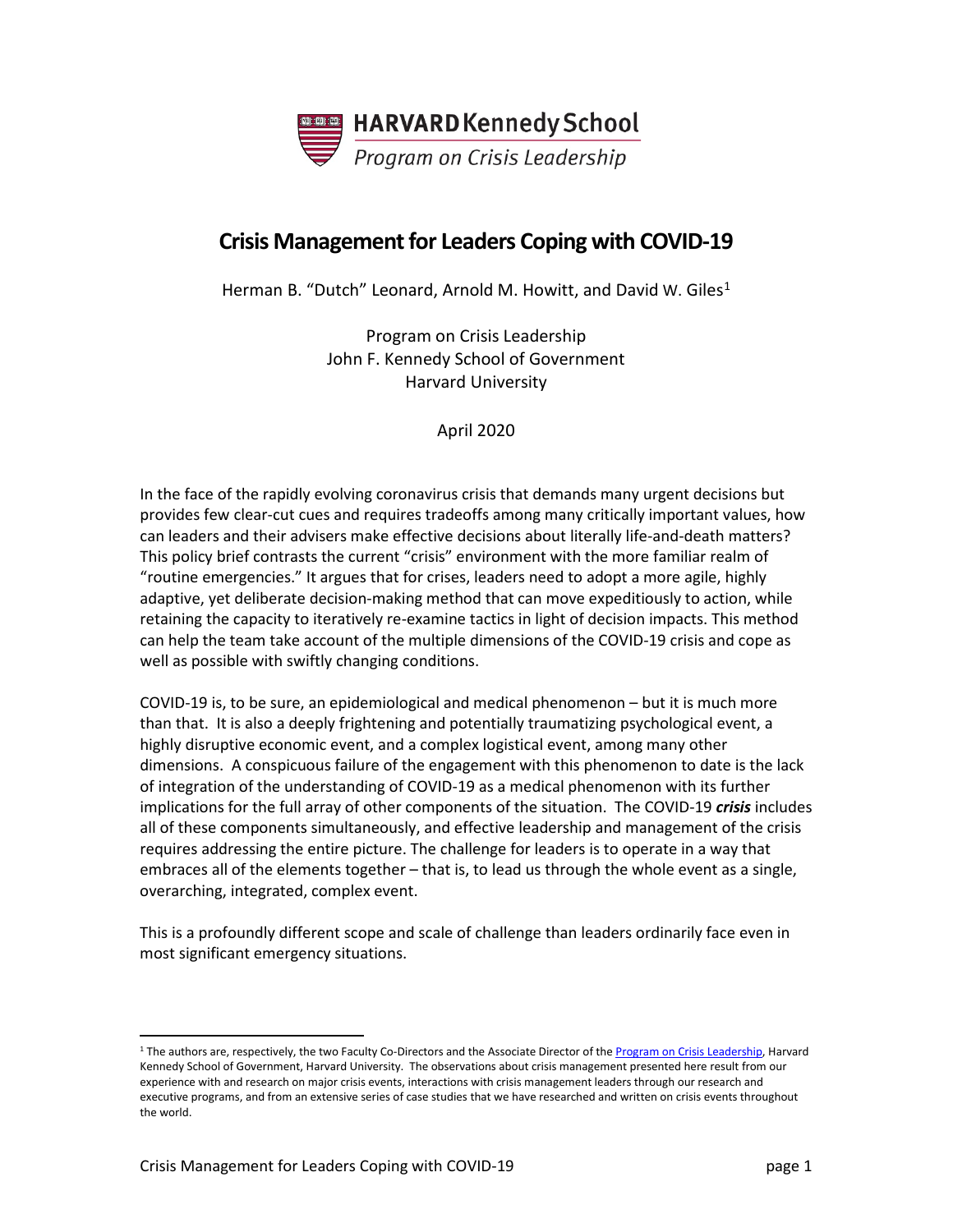Every significant emergency event is a fountain of issues, competing priorities, questions, decisions, and tasks. Leading through an emergency event requires that the issues be identified, the priorities clarified, the questions framed, the decisions made, and the associated tasks directed and then carried out. In common emergencies – what might be termed "routine" emergencies – the issues are familiar and have been raised repeatedly in prior events, so they are generally easy to identify; priorities have been debated in advance and are clear and agreedupon; the key questions are evident and can be shaped for decision-making; the best decisions are framed and informed by prior experience; the tasks that flow from these "best practices" decisions are readily apparent; it is clear what orders need to be issued; and the means to execute them are likely to be at hand.

None of those conditions are present in the COVID-19 event.

Few, if any, have lived through an event similar to the one now unfolding around us. The circumstances are dynamic, which implies (1) that we don't fully understand them as they exist at any given moment; and (2) they keep evolving and changing. Thus, our comprehension – the basic premises, assumptions and understandings from which we derive our inclinations toward action – is in continuous flux. This feels unsettling, even chaotic. The situation has partial precedents, but no clear or complete analogies in prior experience. We face competing priorities, with no clear antecedent decisions about how to balance them. The issues that will be raised are not immediately obvious, clear, or well-defined. The questions that need to be grappled with are emerging, day by day; they cannot be accurately anticipated, and instead need to be identified, formulated, and reformulated as the conditions evolve. The decisions thus called for arise in real time as the questions are formulated, and they change and evolve with the situation and our grasp of it. The tasks that flow from the decisions that are taken are not immediately obvious, nor is the best way to carry them out necessarily part of our repertoire of skills, processes, and resources developed from prior experience and action.

Nearly *everything* about this event is unfamiliar. In a word, the situation we are confronting contains significant *novelty*. As an immediate consequence, there is no known "playbook" from which we can derive guidance about how best to proceed. Instead, we are forced to engage in *real-time problem solving.*

What does this imply for leaders trying to help their organizations make their way through these challenging circumstances, so profoundly different from leading in a business-as-usual environment?

# **The Routine Emergency Environment**

A routine emergency is characterized by *familiarity*. Consider, for example, an urban house fire being addressed by a well-trained and resourced fire department. Professional firefighters are familiar with the nature of the event and can generally predict with reasonable accuracy how it will evolve. As a result of prior experiences (theirs and others'), they have had a chance to determine the best ways to respond to it, and they have developed an organization well equipped to deal with such situations by combining standard operating procedures, plans, equipment, people with the requisite training, experience, and skills, and a structure for organizing and directing the response that is optimized for effectiveness and efficiency. The response to the fire is expertise-driven: expert knowledge is embedded in the plans, the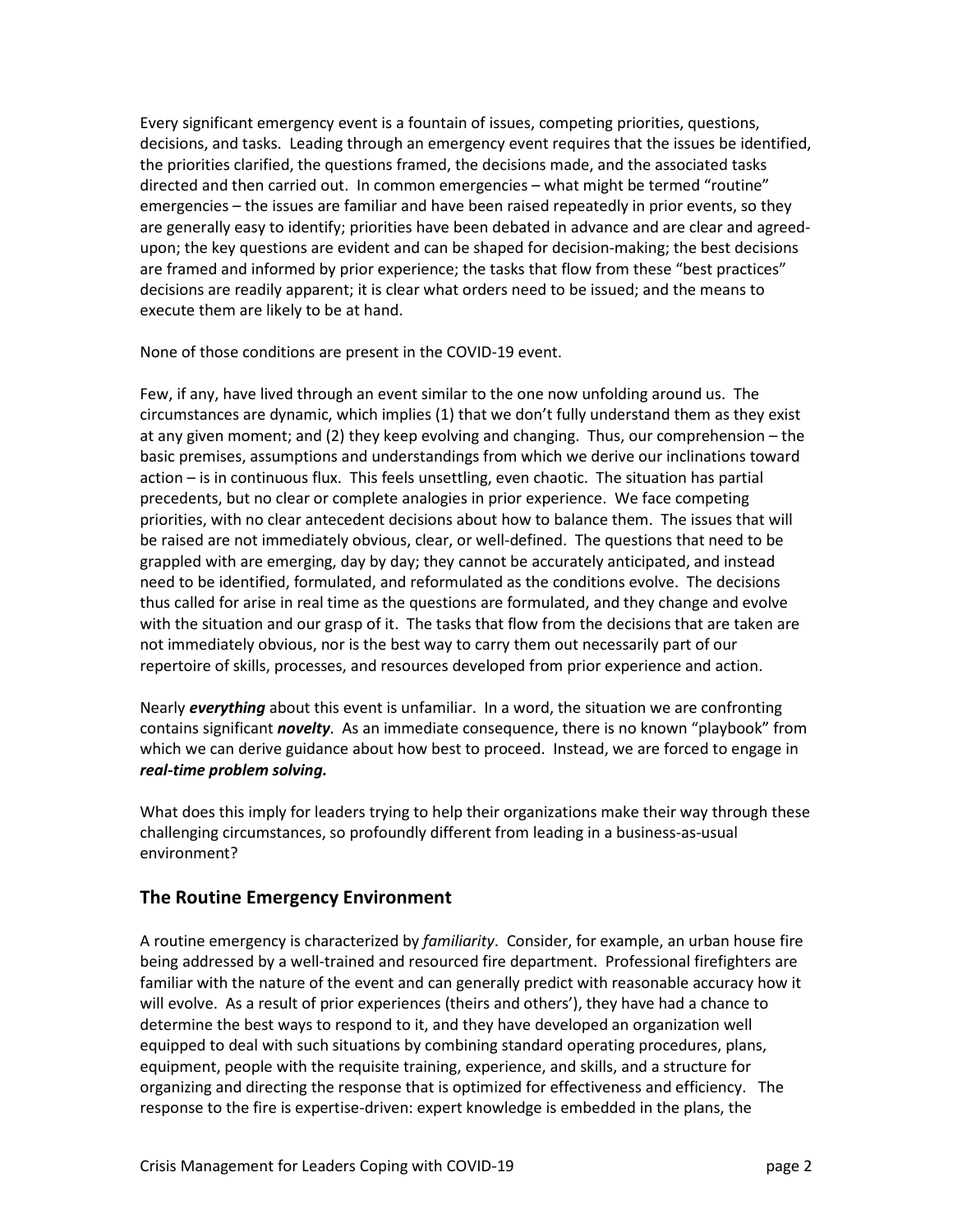training, the skills, the experience, the equipment, the procedures – indeed, expertise is incorporated in every aspect of the organization and its processes and its people. The situation itself is also highly structured because of the firefighters' understanding of it. "Situational awareness" – the ability to grasp the key elements of the situation – can be achieved and maintained in routine events because people familiar with situations of this kind know what those key elements are – that is, they know what to look for and how to find the key facts that characterize the situation and allow it to be understood and acted upon.

Experienced leaders in routine emergency situations can thus appropriately be anticipated to be able promptly to give clear, decisive instructions, based on their training, experience, knowledge, and expertise, that will effectively deal with the challenges the emergency presents.

A reasonable expectation of a well-resourced and trained organization in the face of a routine emergency for which it has prepared is that we should see a rapid, reliable, repeatable, efficient, effective response.

# **The Crisis Environment**

By contrast, crisis situations like COVID-19 confront leaders with high-stakes, highly uncertain circumstances that go beyond current understanding. These situations also present threats for which required resources may go beyond what is normally available, where there is no known or complete solution, and where there is no assurance of a successful or even adequate response. Frequently, crisis events demand the attention of multiple organizations, not a single agency. These organizations may come from different jurisdictions, levels of government, or professions; they may variously be public, private, or nonprofit organizations; and often they are *not* all part of a single hierarchy with a clear, authoritative decision maker. Such a situation will necessarily feel chaotic and unstructured – and being in such a situation is a fearful experience, even for people with prior emergency experience … because no one has ever experienced anything quite like *this*. [2](#page-2-0)

Effective leadership in a true crisis situation can thus be characterized by *rapid innovation, under stress, embedded in fear*. [3](#page-2-1)

This is a profoundly different leadership challenge than operating in a familiar routine emergency. In a routine emergency, we can expect experts to be able to provide *answers* about what is happening, what will happen, and what we should do about it. In a true crisis emergency, *no one* is in a position to provide complete or comprehensive answers. A true crisis thus presents us with a humbling and troubling question: What do we do when no one knows what to do?

The fact that no one knows immediately implies that in crisis circumstances, *our hopes and confidence need to be placed in the operation of the appropriate PROCESS.*

<span id="page-2-0"></span><sup>&</sup>lt;sup>2</sup> A common parlance in emergency management circles for situations of this kind is "VUCCA" – Volatile, Uncertain, Complex, Chaotic, and Ambiguous.

<span id="page-2-1"></span><sup>&</sup>lt;sup>3</sup> This is a characterization and phraseology we frequently use in our crisis management courses and in our writing about crisis management.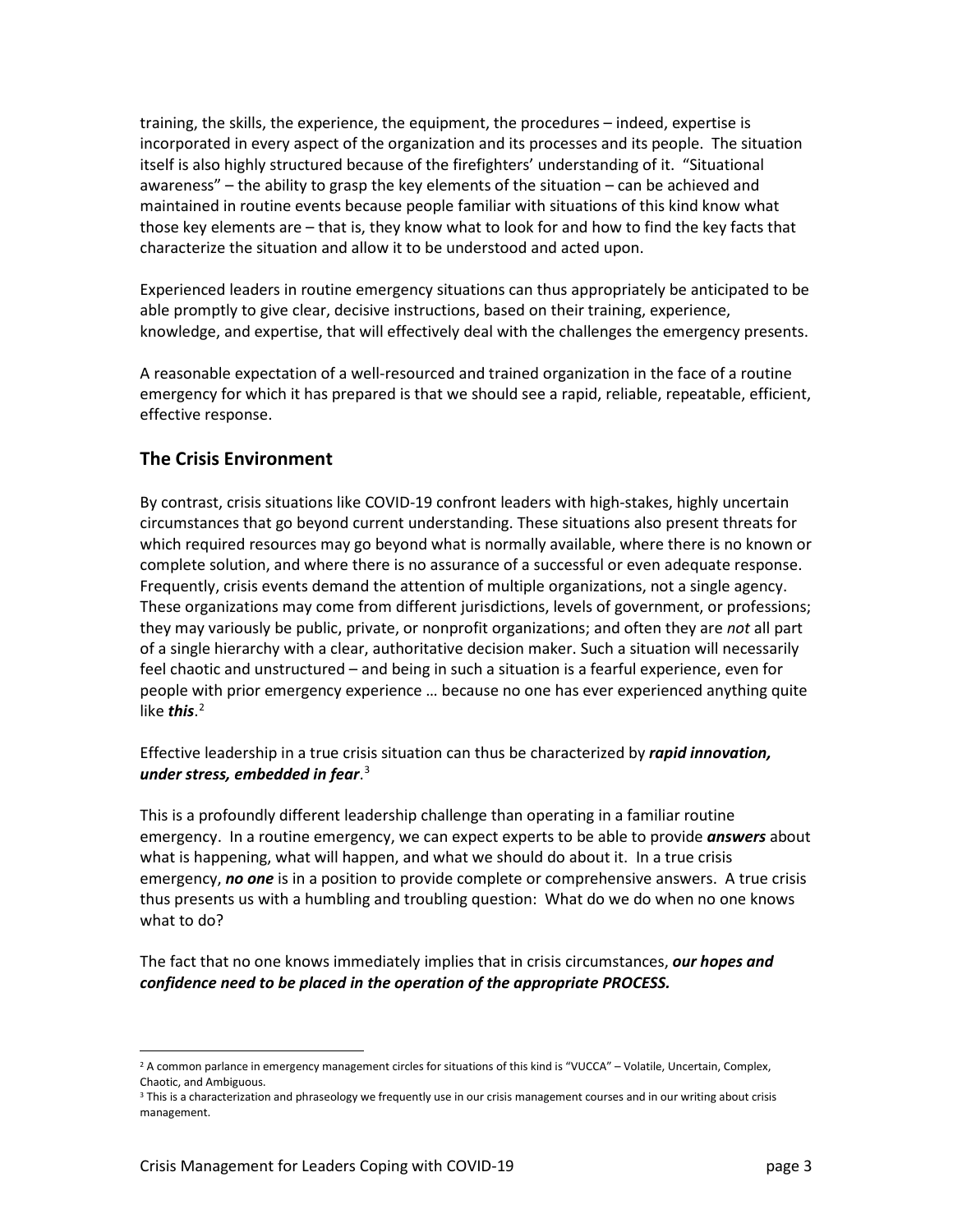Leaders should resist being put in the position of providing answers when novel circumstances create substantial uncertainty about the future; instead, they should put their confidence in a *process* that will generate the best available answer.[4](#page-3-0)

## **Key Elements of an Effective Crisis Management Process**

#### **I. Organize the response through a critical incident management team process**

There are many different names given for the teams and structures that oversee the response to a crisis for an organization or group of organizations for large scale, complex events (unified command, emergency operations center, command center, steering group, incident management team, …). It doesn't matter what you call it, but you do need to bring together the appropriate collection of people and to provide them with the necessary level of authority to commit each organization and its resources to doing its part of the work to resolve the crisis. There may be sub-teams assigned to work on individual parts of the situation – and these will often be charged with important tasks; but a key lesson from prior crisis events is that there needs to be an over-arching team that is responsible for overseeing the event as a whole – that is, for wrapping its reach around all of the important elements of the situation – on behalf of the organization(s). If such a group is not formed, it is far too common for important issues to be missed, with each sub-group imagining that "some other sub-group is working on that."

#### **II. Bring the right people together in the critical incident oversight process to seek understanding and deliberate about what actions to take**

There are three (possibly overlapping) groups of people who need to be brought together to contribute to understanding and deliberating about a crisis situation faced by an organization:

- (1) **People who understand the key priorities, equities, values, and goals of the organization**. An unprecedented situation confronts the organization with previously unencountered tradeoffs among goals and values that it cares about. How these tradeoffs should be made will not have been decided in advance, but instead will have to be determined in real time. It is important to have people who represent the various priorities of the organization involved in the deliberations so these tradeoffs can be effectively identified and framed and resolved;
- (2) **People who have knowledge about the event** and, to the extent possible, have informed, forward-looking perspectives on how it is likely to evolve;
- (3) **People who have intimate knowledge about the organization**, its situation in its markets and/or political environment, and its internal systems and operations – and who are thus in the best position to make informed assessments of what the consequences will be of different actions that may be considered.

<span id="page-3-0"></span><sup>&</sup>lt;sup>4</sup> In a culture in which expectations were formed in the routine environment, and where leaders are thus expected to be prompt and decisive answer-givers, this pressure is difficult to resist. Leaders should answer such expectations by saying something along these lines: "We are in unprecedented circumstances here, so we won't immediately know the best answer to this – instead, we have confidence that we have the right people working on this, and they will develop the best possible current answer in the circumstances … and we will revisit and update that as we go forward and learn more and as the situation changes."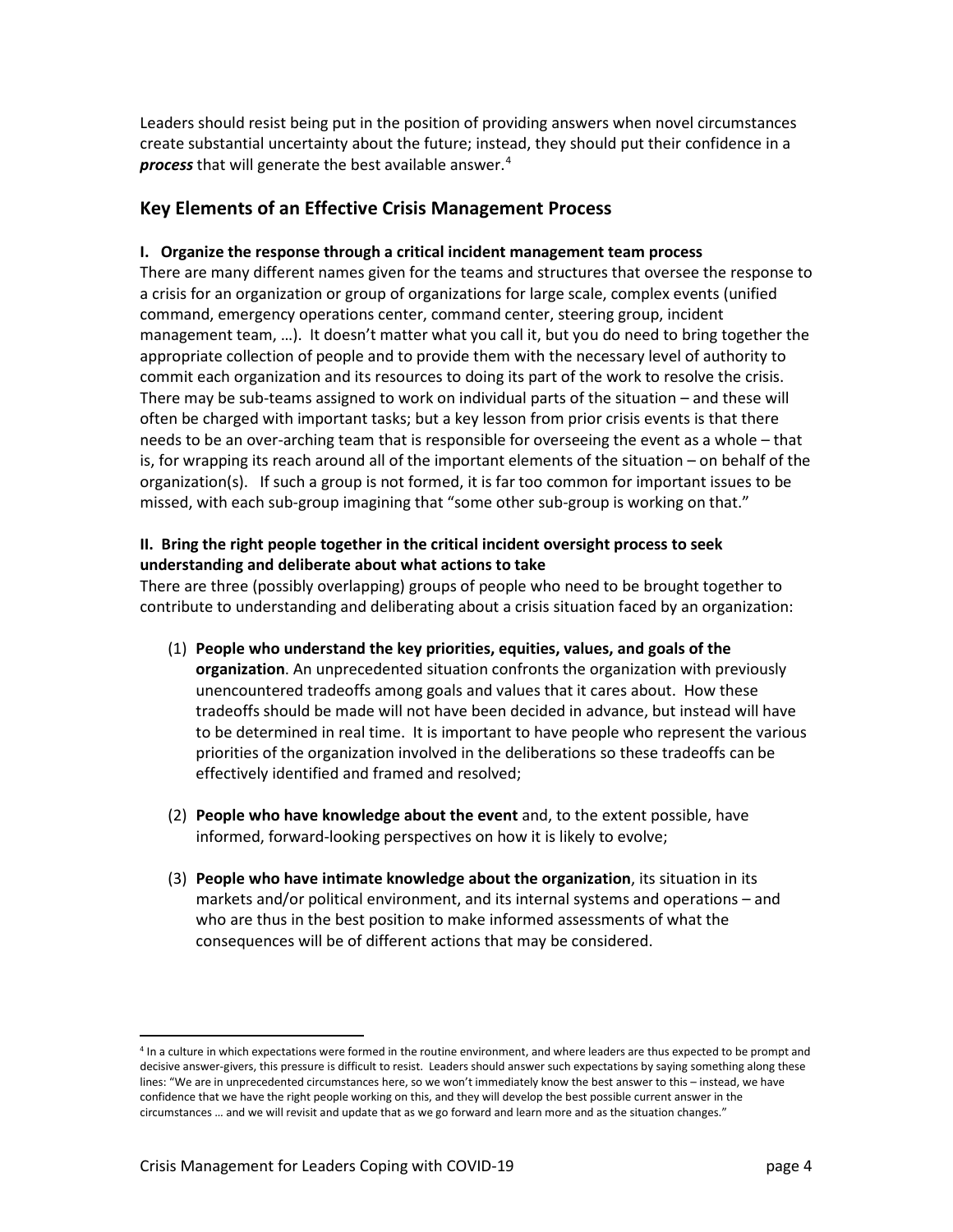#### **III. Engage in iterative, agile, creative problem solving with continuous updating**

Again, there are many names given to the kind of process you should be using. (Some common names: design thinking, agile process, generalized problem solving, incident action planning, …). No one should care what you call it, but the basic steps of the process are:

| <b>Problem-solving step</b>                       | <b>Associated form of</b><br>intellectual action |
|---------------------------------------------------|--------------------------------------------------|
| (0) Establish goals, priorities, and values       | Moral reasoning                                  |
| (1) Understand the key elements of the situation  | Description                                      |
| (2) Develop options                               | Creative thinking                                |
| (3) Predict outcomes from each option             | Analytical reasoning                             |
| (4) Choose the best option (based on (3) and (0)) | <b>Executive decision-making</b>                 |
| Execute<br>(5)                                    | Administrative tasking                           |

… Then … REPEAT, REPEAT, REPEAT, … [that is, loop either to (0) or to (1)]

Note that the process begins with step (0), which can be thought of as the process of determining the "key values at risk" in the situation (not all of which, in an unprecedented situation, may be immediately obvious). This process is logically prior to all other decisions because it shapes all of the others – and that is why it is numbered (0). For example, different options are relevant depending on which priorities are chosen. This step may have to be revisited as the process unfolds, however, because the situation may change significantly, new issues may surface, and new facts may shed light in a different way on what key values are threatened. As the situation evolves, the organization needs to update its understanding (1) because it will develop a better grasp of what the realities are; and (2) because the realities themselves may change as the situation progresses.

Note also that each of the steps involved in this process requires a different form of intellectual activity (noted in the right-hand column). It is important to separate these different activities, or they will become muddled. For example, it is not helpful to have the description of the current situation colored by the describer's preferred choice of option, or for the selection of options to be examined colored by the option-generator's guess as to which option the decisionmaker(s) will eventually choose.

#### **IV. Gather a diverse problem-solving group to maximize the prospect of finding a better answer**

When the solution is unknown, a diverse group (people from different backgrounds, generations, genders, or with different perspectives, skills, expertise, experiences, and knowledge) will generally have a better chance of being able find a more creative and better approach because it will have access to a broader set of perspectives and possibilities, and may be able to be more creative in developing a broader range of options.

## **V. Arrange for a facilitated discussion and decision process to determine what actions flow from the agile problem-solving process**

In operating the creative, iterative problem solving process (by whichever of its thousand names you choose to call it), it is often helpful to have a facilitator help to operate the process. When the ultimate decision-maker (who will have to decide among options, or whether to approve a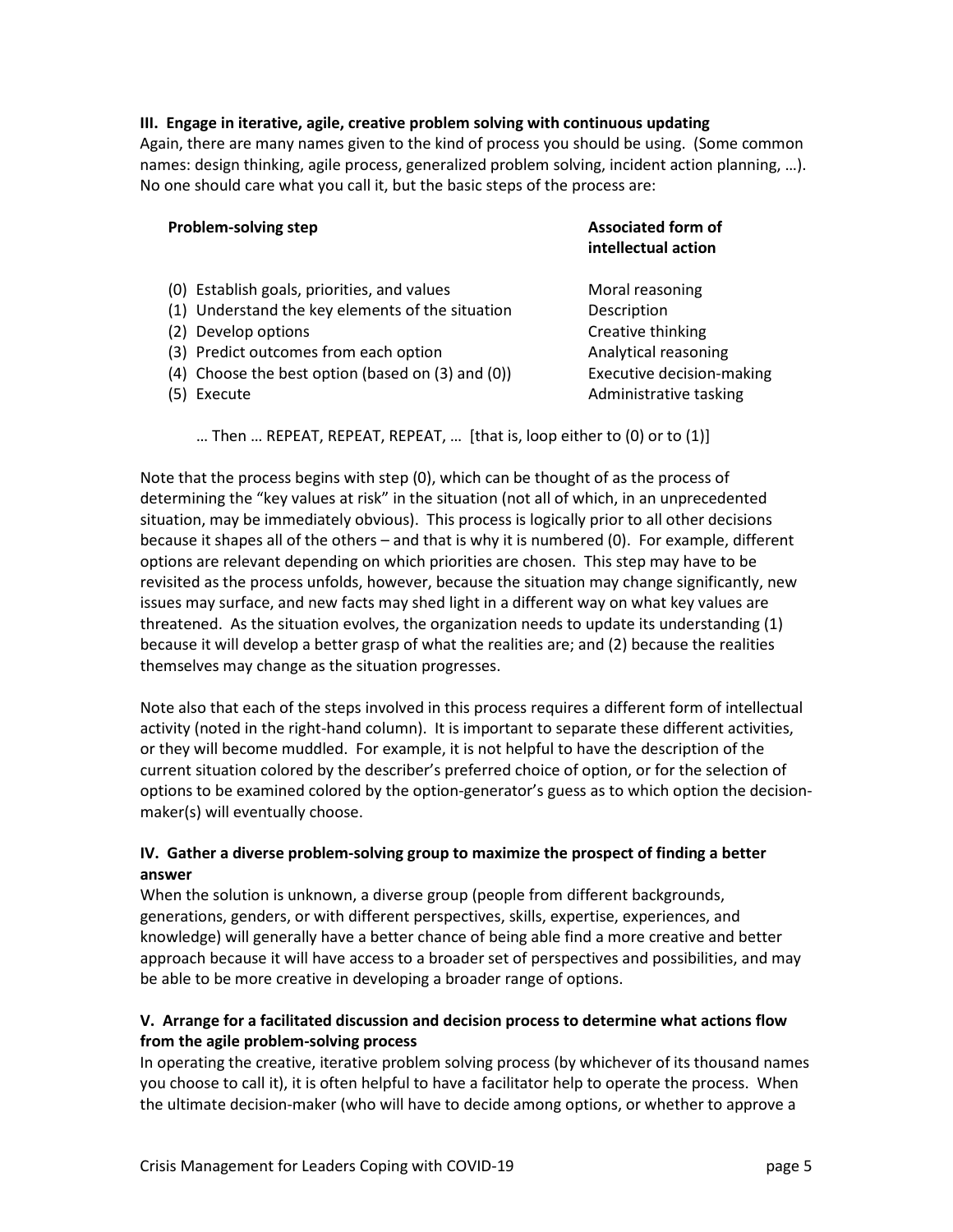recommendation from the process) is also the facilitator, deliberations often converge prematurely to what the "boss" seems to want. People don't want to seem uncooperative, and they often feel comfortable delegating the process upward instead of presenting their dissenting view; often, in a stressful setting, dissent can be misinterpreted and/or implicitly discouraged at precisely the time when it may be most valuable. When more than one organization or jurisdiction is involved, moreover, a facilitated process helps to dispel the impression that one group or another is dominating the process by taking charge. In addition, the facilitated "design" process should be relatively flat – that is, it should be open to input from people all around the table, whatever their rank or hierarchical position. In this setting, people don't have rank – *ideas* have rank. When we don't yet know the best answer, we also don't know where the best answer will come from.

## **VI. Work hard on ensuring the "psychological safety" of people in the group so that all participants can contribute effectively. Make sure the group focuses on and maintains a spirit of** *joint inquiry* **rather than engaging in an internal battle of** *advocacy*

Diverse groups have greater *potential* to generate creative solutions, but they frequently fall short of that potential, especially in stressful situations. "Psychological safety" is a felt sense in the group that contributions – even dissenting views – are welcome from everyone. A particular challenge in stressful circumstances is that people sometimes begin to act as advocates for their point of view (or suggestion) rather than to act as if they were part of a joint inquiry seeking the best overall solution. **Advocacy** behavior includes: arguing for your point of view and against the views of others; hiding the weaknesses of your suggestions (which you probably know better than others); pointing out the weaknesses of the suggestions made by others. By contrast, **inquiry** behavior involves: building on the suggestions of others; seeking synthesis and integration that combines ideas into a better suggestion; revealing weaknesses of your suggestion in the hope that others might see a way to ameliorate them; generally, behaving as if "we all win if we get the best possible answer" rather than "I win if the answer we choose is the one I presented." Once advocacy gets started in a group, it is hard for others not to fall into it as well. If more than one organization is involved, the problem of averting advocacy behaviors is even more difficult. Avoiding a descent into advocacy takes skillful leadership and facilitation.

## **VII. Consider activating a secondary, "Special Advisory Group" that is** *not* **actively involved in overseeing or managing the response, to serve as a sounding board and creative resource** In the 1990s, the Centers for Disease Control in the United States developed a process it called "Team B" (the "B" stood for "brainstorming") to provide additional thinking and guidance during unusual events. A major point (and design feature) of such a group of advisors is that the people who are involved directly in responding to the event may not have time or the ability to get a bigger-picture view of the event, so the advisory group may be able to maintain perspective and provide help to the operational group by spotting additional issues, seeing ideas elsewhere that could be applied locally, and generally adding to the creative bandwidth. CDC activated the process several times, and organized it in different ways, as there is no one recipe that suits all circumstances. During the SARS outbreak in 2003, it was activated in the form of a committee of experts about viral diseases, some from inside the CDC, some former CDC employees, and some from outside CDC who had done research on related issues. The committee met regularly (and virtually), and at each meeting the CDC posed a set of questions that it particularly wanted guidance on and also asked the committee members to provide guidance about anything the committee was noticing that the CDC didn't seem to be paying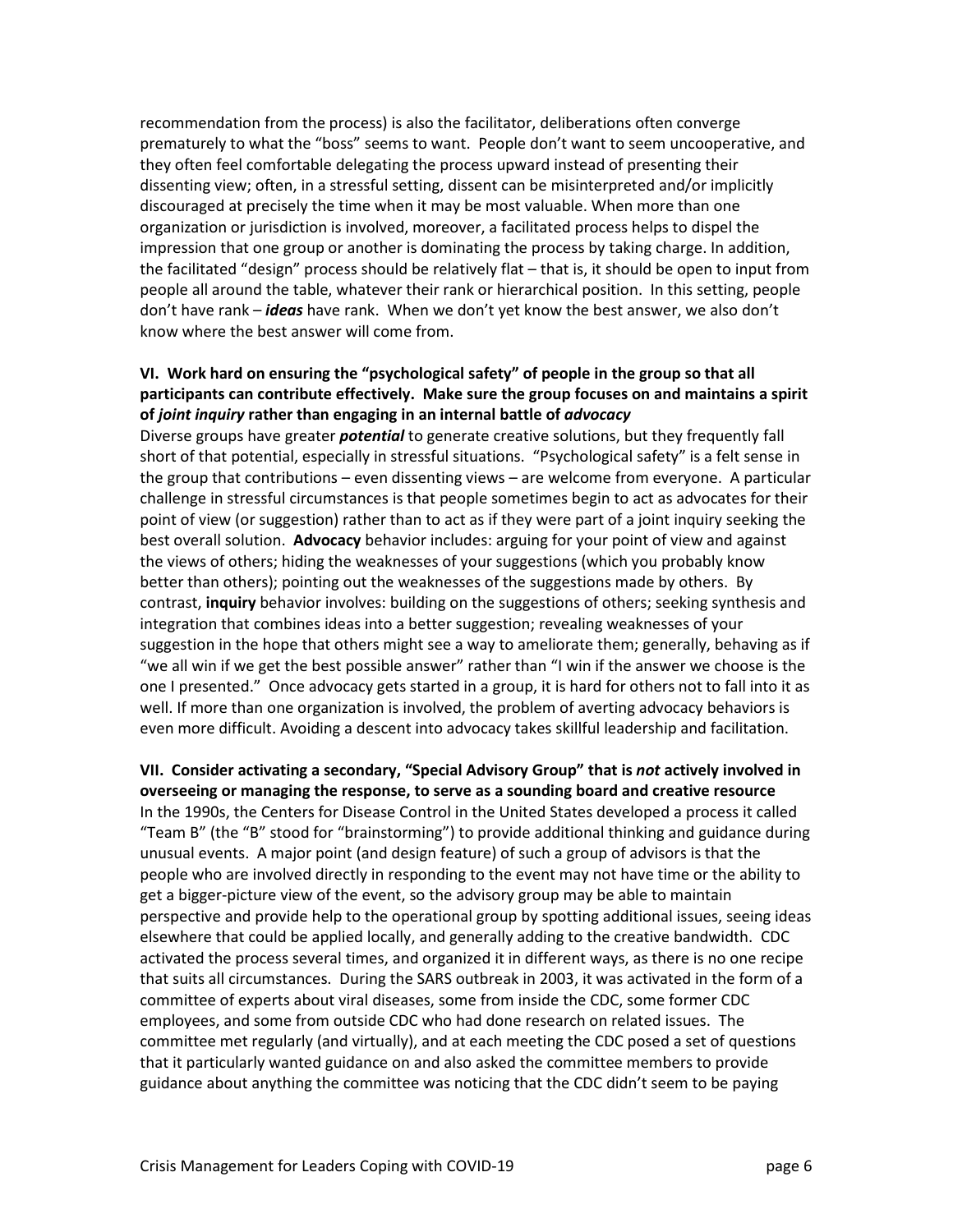enough attention to. A similar construct in other organizations may help identify issues that had been missed or not adequately addressed.

#### **VIII. Execute the decided-upon actions, but treat decisions and associated actions as tentative and experimental. Learn your way forward**

Remind everyone (the design team, the organization, your outside stakeholders) that you are in unprecedented circumstances, so your current best answer may need to be revised based on what happens next.

#### **IX. Set and maintain reasonable expectations**

Remind people in the problem-solving group, in the organizations involved, and among outside constituencies that the current situation is unprecedented, and profoundly different from routine emergencies confronted in the past. It is not a reasonable expectation that we will quickly know the best answers about how to deal with the extraordinary collection of issues, the competing priorities the circumstances have created, and the myriad new threats and challenges we suddenly face. In fact, it is highly likely that because of this, participants in the decision-making process and those responsible for executing actions that flow from it will make mistakes; perfection, especially in the earliest stages, is highly unlikely. Instead, a reasonable expectation in such circumstances is that we will make our best efforts to maintain our focus on the things we care about most and to figure out how to protect them – and that we will learn as quickly as we can how to do better. And the best way to meet that expectation is to build and operate, again and again and again, the best available process for learning our way forward across these dark and uncharted waters.

\*\*\*\*\*\*

# **About the Program on Crisis Leadership**

Through research, teaching, and work with governments and practicing professionals, the [Program on Crisis Leadership](https://www.hks.harvard.edu/centers/research-initiatives/crisisleadership) (PCL), Harvard Kennedy School, seeks to improve society's capacity to deal with natural disasters; infrastructure, technology, and systems failures; emergent infectious disease; and terrorism.

Jointly affiliated with the [Ash Center for Democratic Governance and Innovation](https://ash.harvard.edu/) and the [Taubman Center for State and Local Government,](https://www.hks.harvard.edu/centers/taubman) PCL takes a comprehensive perspective, looking at risk reduction strategies, emergency preparedness and response, and disaster recovery.

#### **About the Authors**

**Herman B. "Dutch" Leonard** is George F. Baker Jr. Professor of Public Management and faculty co-director of the Program on Crisis Leadership at Harvard Kennedy School and Eliot I. Snider and Family Professor of Business Administration at Harvard Business School. He teaches leadership, organizational strategy, crisis management, and financial management. His current